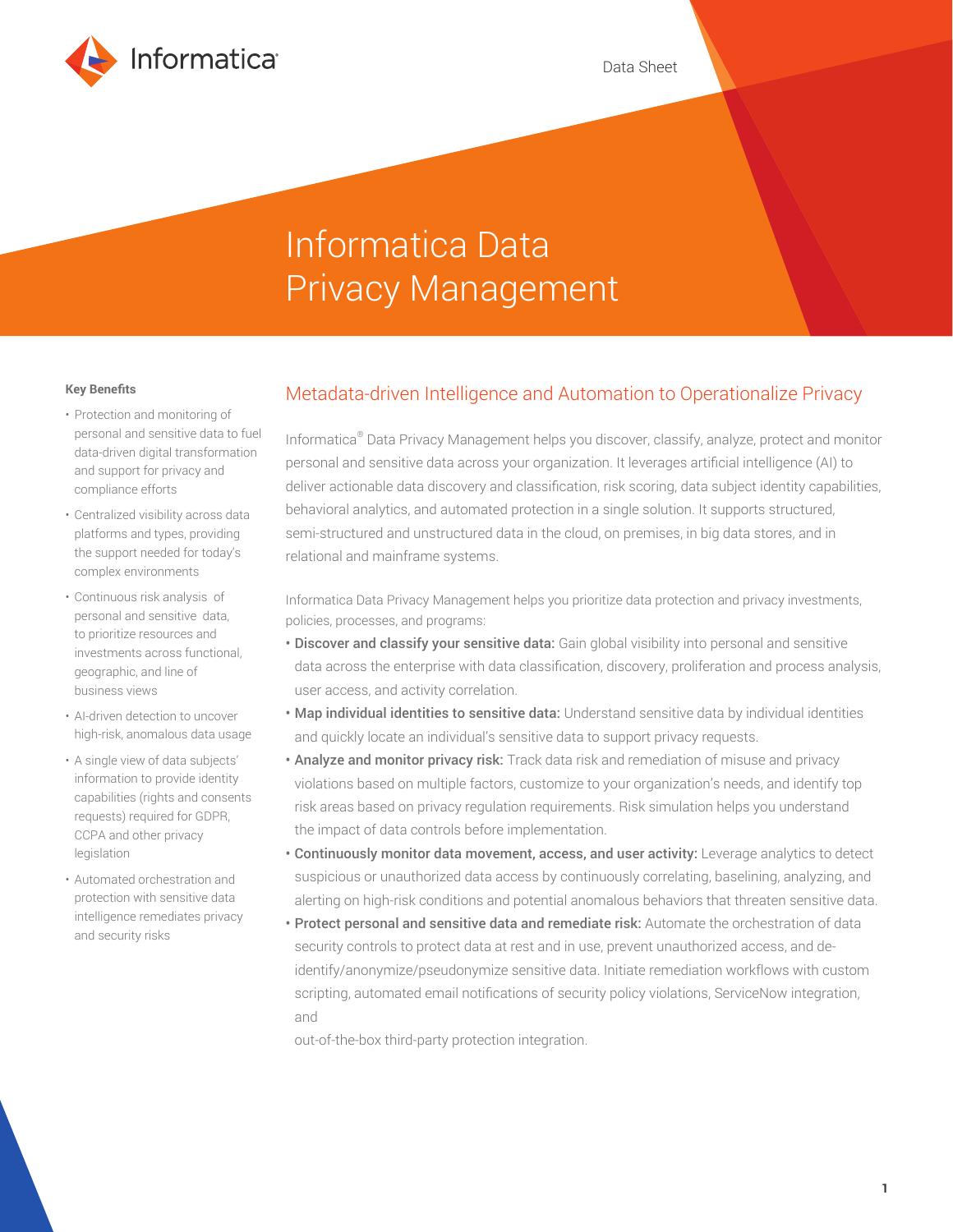# Key Features

# **Discover and Classify Sensitive Data**

- Discover, classify and analyze the risk of sensitive and personal data across the enterprise—in structured data across traditional relational databases, including mainframes; semi-structured and unstructured data in environments such as Hadoop repositories, Amazon S3; file mounts (e.g., CIFS); and SharePoint.
- Attain complete sensitive data visibility with dashboards and drill-downs to identify functional and organizational information such as department, application, user, and data storage types.
- Gain a complete understanding of data, its movement, and its usage in business processes with proliferation tracking and interactive visualizations—both inside and outside the enterprise and between partner and client organizations.



## Figure 1. Informatica Data Privacy Management provides 360-degree visibility of sensitive data through its dashboard.

### **Support Regulatory Compliance**

- Accelerate and continuously measure regulated privacy data compliance with risk scoring based on customizable factors, including data sensitivity, volume, protection, proliferation, location, and user activity.
- Apply a combination of data domains to define GDPR, CCPA, PII, PHI, and PCI risks relevant to policies, laws, and regulations.
- Leverage subject registry for a single view of data subjects across structured and unstructured data. Provide automated matching and linking of data subjects' records for privacy legislation compliance and to support the execution and management of subject rights and consent requests.
- Enforce compliance with automated remediation, stakeholder notification, continuous monitoring of user behavior and sensitive data proliferation across data stores and geographic locations.